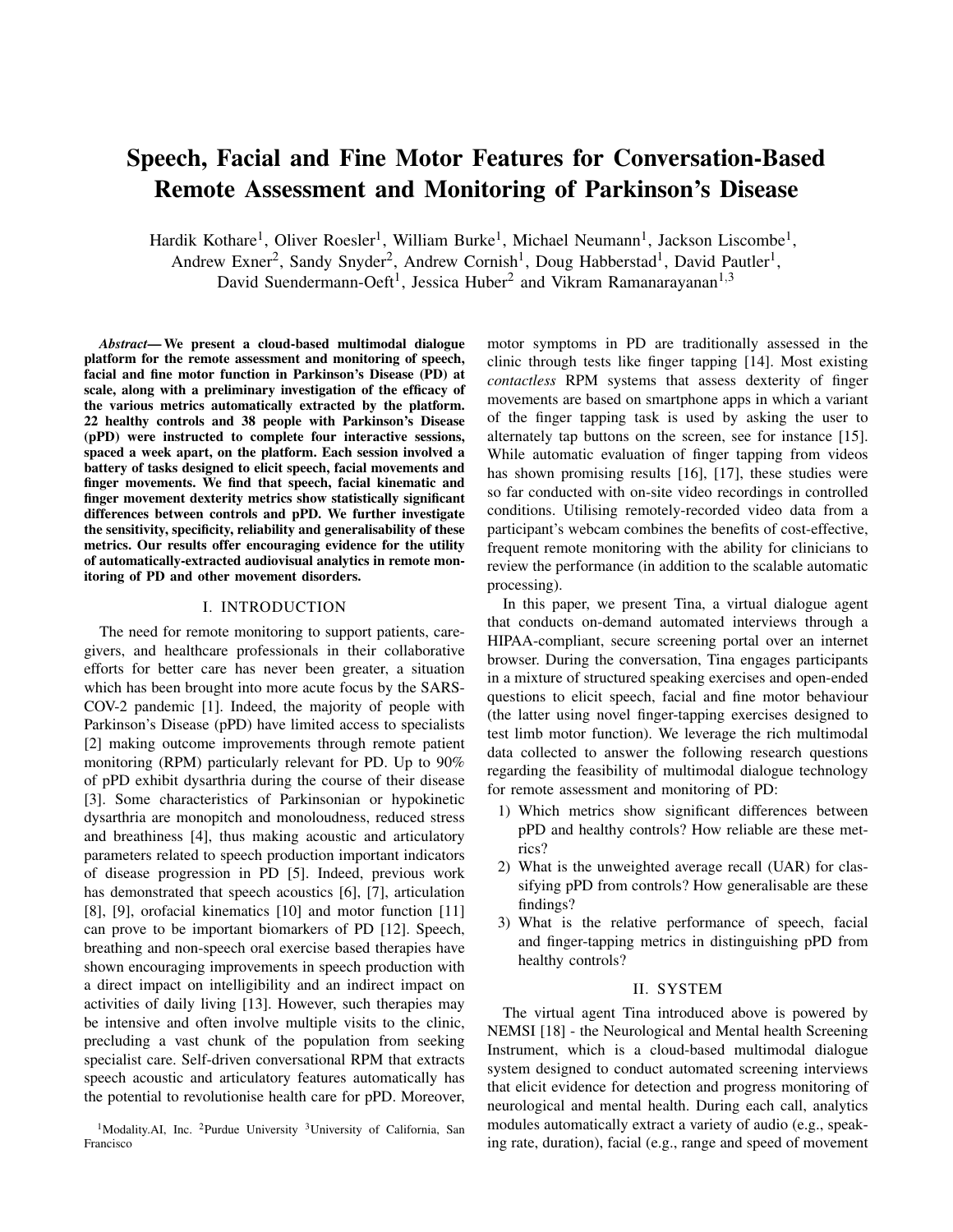of lips and jaw) as well as finger-tapping metrics in real time and store them in a database together with meta information of the interaction, like captured participant responses, call duration, or completion status [19]. This information can be accessed by clinicians during and after the interaction through an easy-to-use dashboard, which provides a highlevel overview of the interaction and a detailed breakdown of individual interaction turns.

# III. DATA

All participants were recruited and informed consent was obtained by the Purdue Motor Speech Lab at Purdue University. This study was approved by Purdue's Institutional Review Board. The Montreal Cognitive Assessment (MoCA) [20] was administered to every participant to test for cognitive impairment. Data from 60 participants (see Table 1) collected between November 2020 and January 2022 were used in this study. Although each participant was asked to complete four sessions, spaced a week apart, some participants did more than four sessions. This resulted in a total of 249 sessions. The finger-tapping exercise was introduced in August 2021 and data are available for only 19 participants. A notable highlight of this data collection is that even though we recruited participants from diverse urban, suburban and rural regions, including some with occasional connectivity issues, we observed a  $\sim$  92% completion rate among our elderly participant pool who reported a successful and favourable interaction with the system.

<span id="page-1-2"></span>TABLE I: *Participant Demographics: Age, MoCA scores and years since diagnosis are presented as: median; mean (standard deviation).*

| Group                        | <b>Controls</b>               | pPD                           |
|------------------------------|-------------------------------|-------------------------------|
| <b>Sex</b>                   | 18F / 4M                      | 19F / 19M                     |
| Age (years)                  | 65; 63.46 (11.08)             | 71; 67.48 (9.30)              |
| MoCA score                   | 28; 27.55 (1.92)              | 27; 26.06(3.63)               |
| <b>Years since diagnosis</b> | n/a                           | 5: 7.89(6.16)                 |
| <b>Region</b>                | 2 urban, 15 suburban, 5 rural | 6 urban, 23 suburban, 9 rural |
| <b>Session status</b>        |                               |                               |
| Completed successfully       | 87                            | 142                           |
| User restarted               | 3                             | 6                             |
| User hung up early           | 0                             | 10                            |
| Recoverable system error     | 0                             |                               |

The conversational flow elicited speech samples of the following types from participants: (a) sustained vowel phonation (steady / with up-or-down pitch glide), (b) read speech, (c) story retells and (d) spontaneous speech. For (b) read speech, participants were asked to read speech intelligibility test (SIT) sentences, sentences that elicited prosodic variation (Prosody) and a reading passage (Rainbow Passage). For (d), participants were asked to speak about any topic of their choice with a few topics listed on the screen.

For the finger tapping exercises, participants were instructed to hold their hand up to the camera and perform a tapping motion for ten seconds. During the exercise, anatomical landmarks of the participant's hand were derived from the recorded image frames. The coordinates of the tip of the index finger and tip of the thumb were recorded to a database for subsequent calculation of metrics (see Figure

[1\)](#page-1-0). The finger tapping assessment comprised three tasks which differed based on the instructed goal of the tap, i.e. participants were instructed to make the tapping movement as (1) wide, (2) fast, or (3) both wide and fast as possible. They were then asked to repeat the same three tasks with the other hand.

<span id="page-1-0"></span>

Fig. 1: Illustration of the 21 obtained and 2 used (shown in red) hand landmarks for the two key points of interest, i.e. fingers open and fingers closed.

#### IV. METHODS

#### *A. Extraction of metrics*

All acoustic metrics were automatically extracted using Praat [21] and the Montreal Forced Aligner [22] (to extract timing agreement of read sentences relative to a canonical pronunciation). See Table [II](#page-1-1) for a complete list.

<span id="page-1-1"></span>TABLE II: *Extracted acoustic metrics. F0 = fundamental frequency, F1/F2/F3 = first three formant frequencies, PPT = percent pause time, CPP = cepstral peak prominence, HNR = harmonics-to-noise ratio, WPM = words per minute, MFA = Montreal Forced Aligner.*

| Speech type           | Collected metrics                                                                                                                                                                                                                                   |
|-----------------------|-----------------------------------------------------------------------------------------------------------------------------------------------------------------------------------------------------------------------------------------------------|
| Vowel                 | Min, Max, Mean F0 (Hz), jitter $(\%)$ , shimmer $(\%)$ , HNR (dB), articu-<br>lation duration (sec), intensity (dB), F1 (Hz), F2 (Hz), F3(Hz)                                                                                                       |
| Prosody and           | Min, Max, Mean F0 (Hz), jitter (%), shimmer (%), HNR (dB), CPP                                                                                                                                                                                      |
| Story retells         | (dB), intensity (dB), PPT $(\%)$ , speaking duration (sec)                                                                                                                                                                                          |
| Read speech           | Min, Max, Mean F0 (Hz), jitter $(\%)$ , shimmer $(\%)$ , HNR (dB), CPP (dB),<br>intensity (dB), PPT $(\%)$ , MFA timing agreement $(\%)$ , speaking duration<br>(sec), speaking rate (WPM), articulation duration (sec), articulation rate<br>(WPM) |
| Spontaneous<br>Speech | Min, Max, Mean F0 (Hz), jitter (%), shimmer (%), HNR (dB), CPP<br>(dB), intensity (dB), PPT (%), speaking and articulation duration (sec)                                                                                                           |

Facial metrics were calculated for each utterance in three steps: (i) face detection using the face detector in the dnn module of OpenCV (https://opencv.org/) , which uses a Single Shot Detector architecture to determine the (x, y) coordinates of one or more faces for every input frame, (ii) facial landmark extraction using the Dlib facial landmark detector, which uses an ensemble of regression trees [23] to extract 68 facial landmarks, and (iii) facial metrics calculation, which uses 20 facial landmarks to compute metrics like the speed and acceleration of articulators (jaw, lower lip), surface area of the mouth, etc. See [24] for details.

Metric extraction for the finger tapping exercise is performed in three steps: (1) hand detection, (2) hand landmark extraction, and (3) hand metrics calculation. For hand and hand landmarks detection MediaPipe Hands [25] is used, which is a hand tracking pipeline implemented via MediaPipe [26]. MediaPipe Hands first employs a palm detector that outputs a cropped hand bounding box, which is then provided as input to the hand landmarks detection model,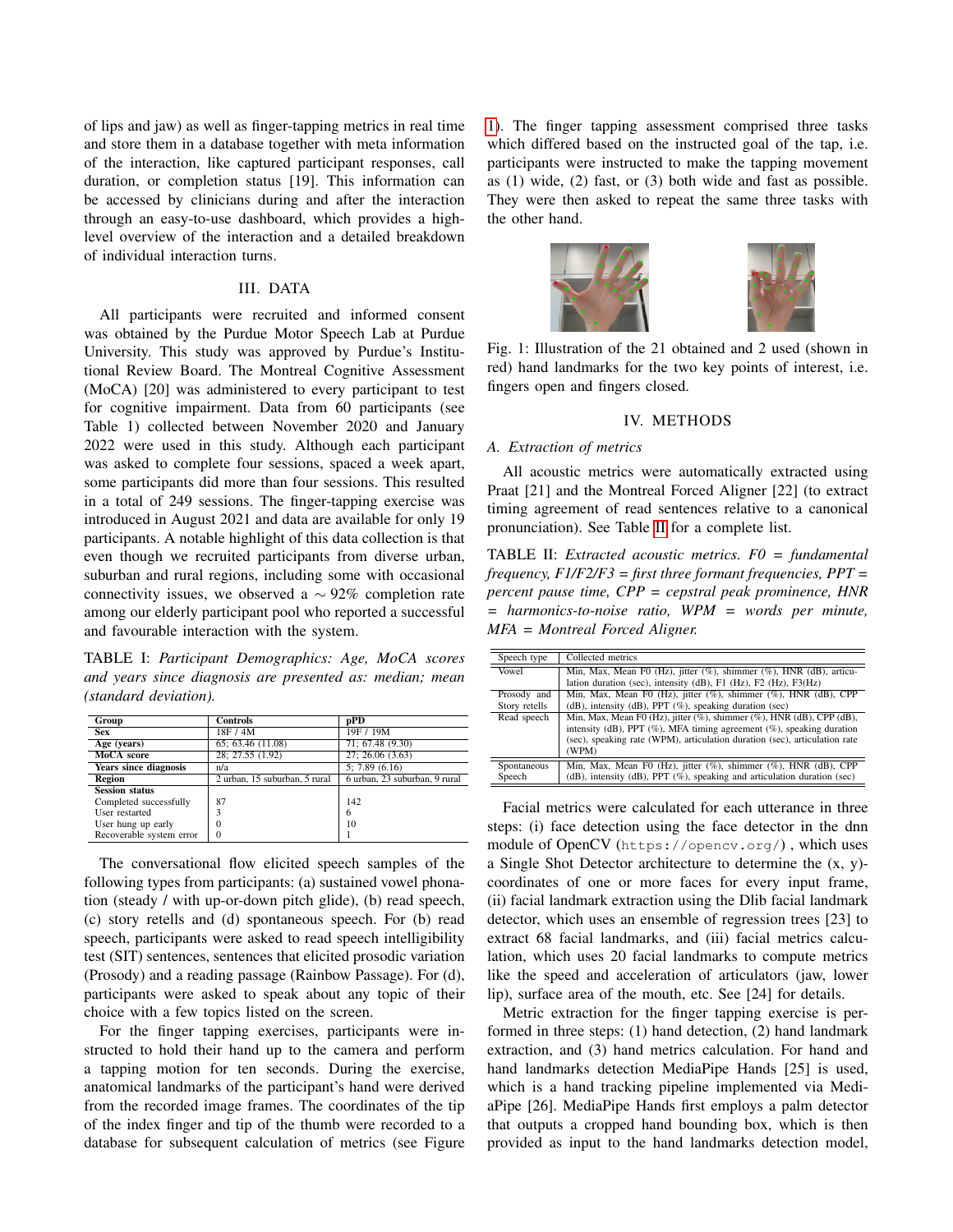<span id="page-2-0"></span>TABLE III: *Extracted finger-tapping metrics.*

| Metrics      | Description                             |
|--------------|-----------------------------------------|
| velocity /   | Maximum (_max) and difference between   |
| acceleration | first half and second half (_diff)      |
| Jitter       | Cycle-to-cycle variation of time period |
| Shimmer      | Cycle-to-cycle variation of amplitude   |

which in turn returns 21 landmarks as illustrated by Figure [1.](#page-1-0) The positions of the tips of the thumb and index finger are then used to calculate the metrics in Table [III.](#page-2-0)

## V. STATISTICAL ANALYSES & RESULTS

All metrics were z-scored by sex to normalize for sexspecific differences. Wherever applicable, metrics were averaged across tasks (except speaking duration and articulation duration). For every acoustic, facial and finger-tapping metric, we performed a non-parametric Kruskal-Wallis test to identify the metrics which showed significant differences between pPD and controls at  $\alpha = 0.05$ . Figure [2](#page-2-1) shows all the metrics that can distinguish between pPD and controls along with effect sizes, measured as Glass' ∆. In terms of acoustic metrics, pPD exhibited a higher articulation rate, greater articulation intensity, shorter duration of speech across various tasks and lesser agreement with the expected duration in the SIT task than controls. pPD also showed lower speed and acceleration of the jaw and lower lip, smaller lip aperture and lesser surface area of the mouth during speaking. Acceleration during left hand finger-tapping tasks was lower in pPD than in controls.

We calculated the test-retest reliability coefficient of these metrics by taking their average absolute Pearson's correlation coefficient between all pairs of sessions (displayed in parentheses in Figure [2\)](#page-2-1). Acoustic metrics showed better testretest reliability than facial metrics. Finger-tapping metrics that showed statistically significant differences between the two groups displayed large session-to-session variability.

Additionally, to perform a binary classification between the two cohorts, we conducted a 5-fold cross-validation with a random forest classifier. This cross-validation was performed using (a) acoustic metrics alone, (b) facial metrics alone, (c) finger-tapping metrics alone<sup>[1](#page-2-2)</sup>. Receiver operating characteristics (ROC) curves for these classification analyses can be seen in Figure [3.](#page-3-0) The mean unweighted average recall (UAR) across 5 cross-validation folds when only acoustic metrics were included stood at  $0.65 \pm 0.16$  (Figure [3a\)](#page-3-0), which is above chance. When facial metrics alone were considered (Figure [3b\)](#page-3-0), the average UAR was  $0.54 \pm 0.07$ . When finger-tapping metrics alone were included (Figure [3c\)](#page-3-0), average UAR was  $0.53 \pm 0.15$ .

#### VI. DISCUSSION

This work provides preliminary evidence on the feasibility of a multimodal, dialogue-based remote patient monitoring method to track Parkinson's Disease and other movement

<span id="page-2-1"></span>

Fig. 2: Effect sizes of **acoustic**, facial and **finger-tapping** metrics that show statistically significant differences between controls and pPD at  $\alpha = 0.05$ . Test-retest reliability measured as the average Pearson's correlation coefficient across all pairs of sessions reported in parentheses.

disorders. The high completion rate of sessions (92%) as seen in Table [I](#page-1-2) is an encouraging indicator of RPM technology adoption by elderly populations. This speaks to the utility of such RPM technology, even in rural locations with occasional internet connectivity issues.

We found that speech acoustic, facial kinematic and finger tapping metrics can be used to distinguish between pPD and controls. In particular, pPD had a higher articulation rate; abnormalities in articulation and speaking rate in PD are well-documented [27]. pPD also showed greater articulatory intensity, an observation which could be influenced by the distance of the participants from their microphones. Notably, pPD spoke for a shorter duration in most tasks. Facial kinematic metrics like the speed and acceleration of the lower lip and jaw also showed differences between pPD and controls. During finger tapping tasks using the left hand, pPD showed lower acceleration, perhaps indicative of motor rigidity. In general, speech acoustic metrics demonstrated better testretest reliability from session to session than facial or fingertapping metrics. Acoustic metrics performed well in the classification experiment in distinguishing between the two groups. Facial metrics performed relatively worse, but this could be due to lower reliability of these features arising from low quality video connections. Finger tapping metrics also did not perform as well as speech metrics, perhaps because of the smaller sample size. It is for this reason that fusion of all modalities was not effective for this limited sample. Additionally, information about participants' handedness was not available for this analysis. Future investigations with larger samples will also take handedness into consideration to better understand finger tapping behaviour in pPD.

<span id="page-2-2"></span><sup>&</sup>lt;sup>1</sup>We also investigated fusion of modalities, but this did not improve performance, potentially because of the smaller sample size for sessions that had metrics from all 3 modalities available.